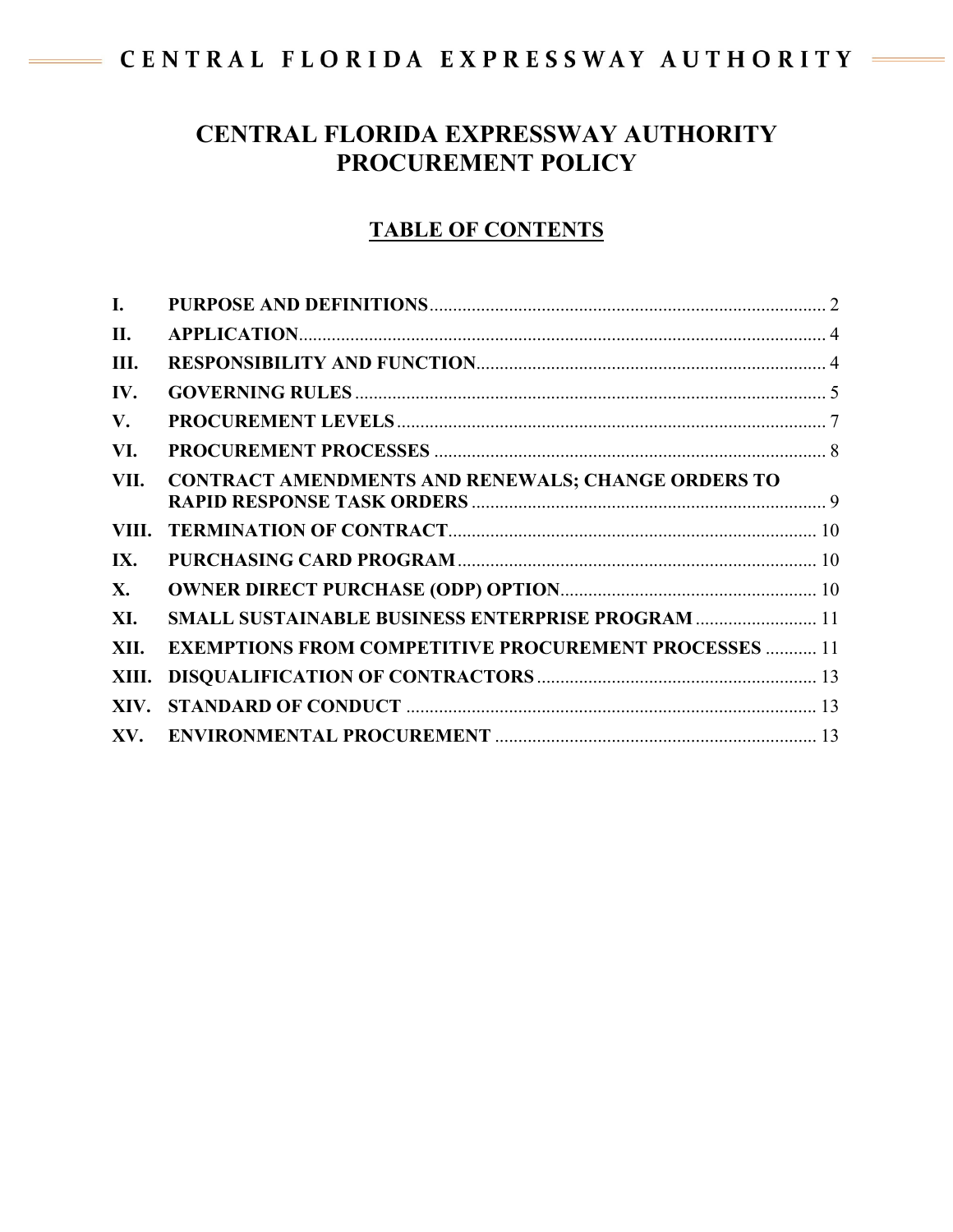The Procurement Department shall be responsible for the implementation and administration of this Policy. Subject to the provisions of this Policy, the Director of Procurement shall serve as the principal officer for the procurement of all goods and services required by the Central Florida Expressway Authority (CFX).

All changes to this Policy require approval of the governing Board of the Central Florida Expressway Authority. This Policy supersedes all previously adopted procurement policies.

## **I. PURPOSE AND DEFINITIONS**

This Policy establishes a centralized procurement system for CFX the purpose of which is to:

- 1. Establish the rules governing procurement by CFX;
- 2. Promote public confidence in the integrity and transparency of the procedures followed to procure the goods and services required by CFX;
- 3. Ensure fair and equitable treatment of all persons who participate in the procurement system; and,
- 4. Maximize economy in procurement activities and, to the fullest extent possible, the purchasing value of CFX funds.

Wherever used in this Policy or in the Procurement Procedures Manual, the following terms have the meanings indicated which are applicable to both the singular and plural thereof and all genders:

*Bid:* A formal written price offer by a vendor to CFX to furnish goods, products or services.

*Contractor:* Any person or entity (including officers, directors, executives and shareholders who are active in the management of a person or entity) who bids or applies to bid on any work of CFX, or who provides (or solicits to provide) goods or professional services to CFX. For purposes of this Policy, Contractor and Vendor may be used interchangeably.

*Contractual Services:* The rendering by a contractor of its time and effort rather than the furnishing of specific commodities. The term applies only to those services rendered by individuals and firms who are independent contractors, and such services may include, but not be limited to: evaluations; consultations; accounting; security; management systems; management consulting; educational training programs; research and development studies or reports; and technical and social services. Contractual Services does not include any contract for furnishing of services, labor or materials for the construction, renovation, repair, modification, or demolition of any roadway or bridge, building, portion of building, utility, or structure.

*Cooperative Purchasing:* Procurement conducted by or on behalf of more than one public procurement unit or agency.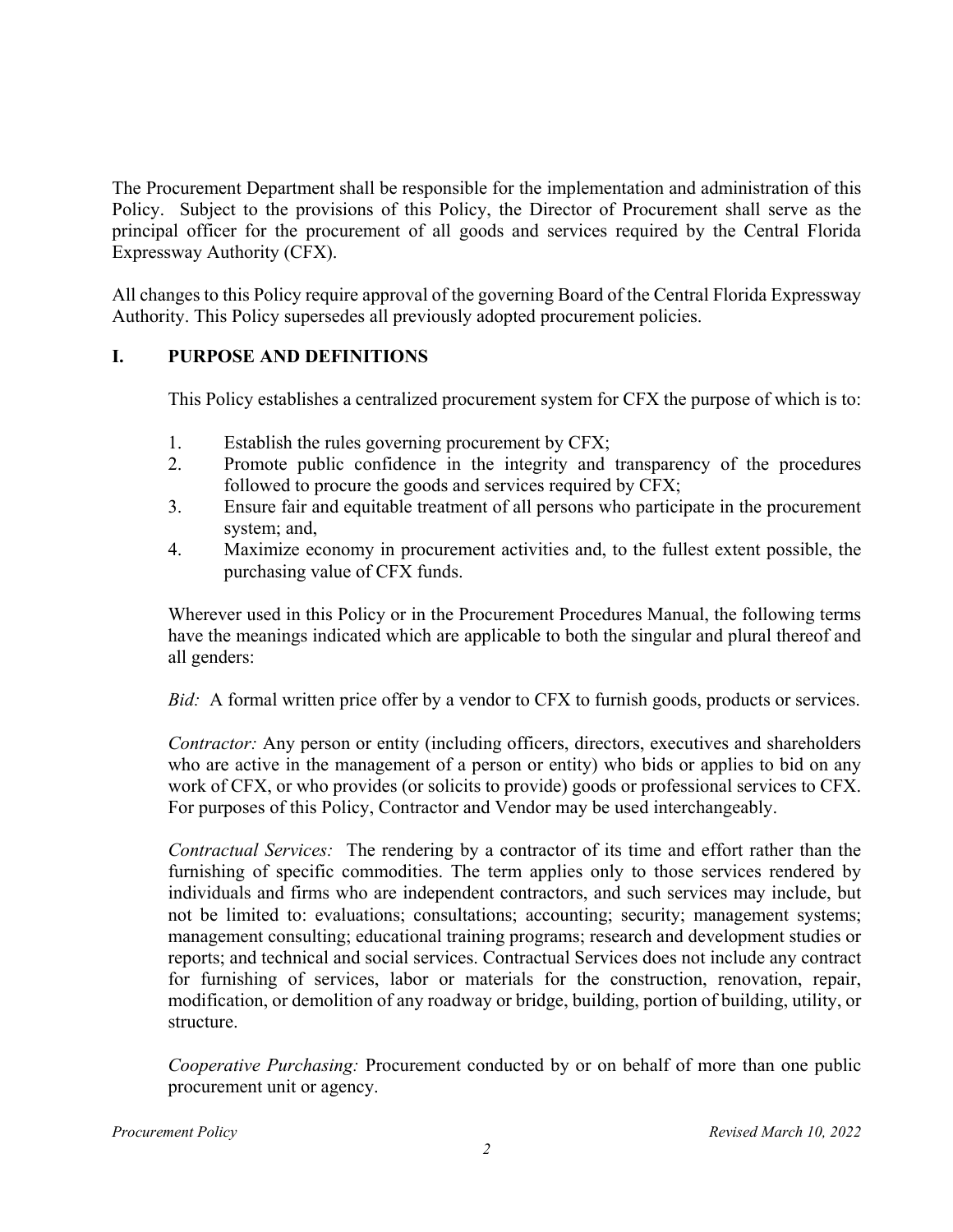*Design Professional Services*: Services within the scope of the practice of architecture, professional engineering, landscape architecture, or registered surveyor and mapper in connection with their professional employment or practice.

*Emergency:* A reasonably unforeseen breakdown in machinery, damage, destruction or obstruction of machinery or roadway or any property owned or operated by CFX; a threatened termination of an essential service; the development of a dangerous condition; the development of a circumstance causing the stoppage or slowdown of an essential service; a threat to the public health, welfare or safety; or the opportunity to secure significant financial gain, or avoid significant financial loss, through immediate or timely action.

*Emergency Purchase:* A purchase of goods or services with limited or no competitive process when such purchase is necessary to remedy or lessen the harmful effects of an Emergency.

*Procurement:* Buying, purchasing, renting, leasing or otherwise acquiring any goods or services for public purposes in accordance with the law, rules, regulations and procedures intended to provide for the economic expenditure of public funds. It includes, but is not limited to, all functions which pertain to the obtaining of any supplies, materials, equipment and/or services, including Contractual Services, Design Professional Services and Professional Services, construction projects and capital improvement projects, required by CFX regardless of the source of funds.

*Professional Services:* Services the value of which are substantially measured by professional competence of the firm performing them and which are not susceptible to realistic evaluation/assessment by cost of services alone. Professional Services shall include, but are not limited to, services customarily rendered by attorneys, certified public accountants and insurance, financial, personnel, public relations firms, legislative advisors, systems, planning and management advisors. For purposes of this Policy, Professional Services shall not include services customarily rendered by architects, landscape architects, professional engineers and registered surveyors and mappers.

*Rapid Response Contract:* A Rapid Response Contract is a task-order based contract that is utilized for minor public construction and maintenance projects that require expedited procurement and construction in order to protect the public's health, safety and welfare or to further the mission and interests of CFX. The goal for expedited procurement and construction from identification of the project to commencement of construction is less than sixty (60) days.

*Single Source:* A procurement in which, although two or more vendors supply the goods or services, one is selected for substantial reasons, eliminating the competitive bidding process.

*Sole Source:* A procurement in which only one vendor is capable of supplying the goods or services. This may occur when the goods or services are specialized or unique in character as determined by a reasonably thorough analysis of the marketplace.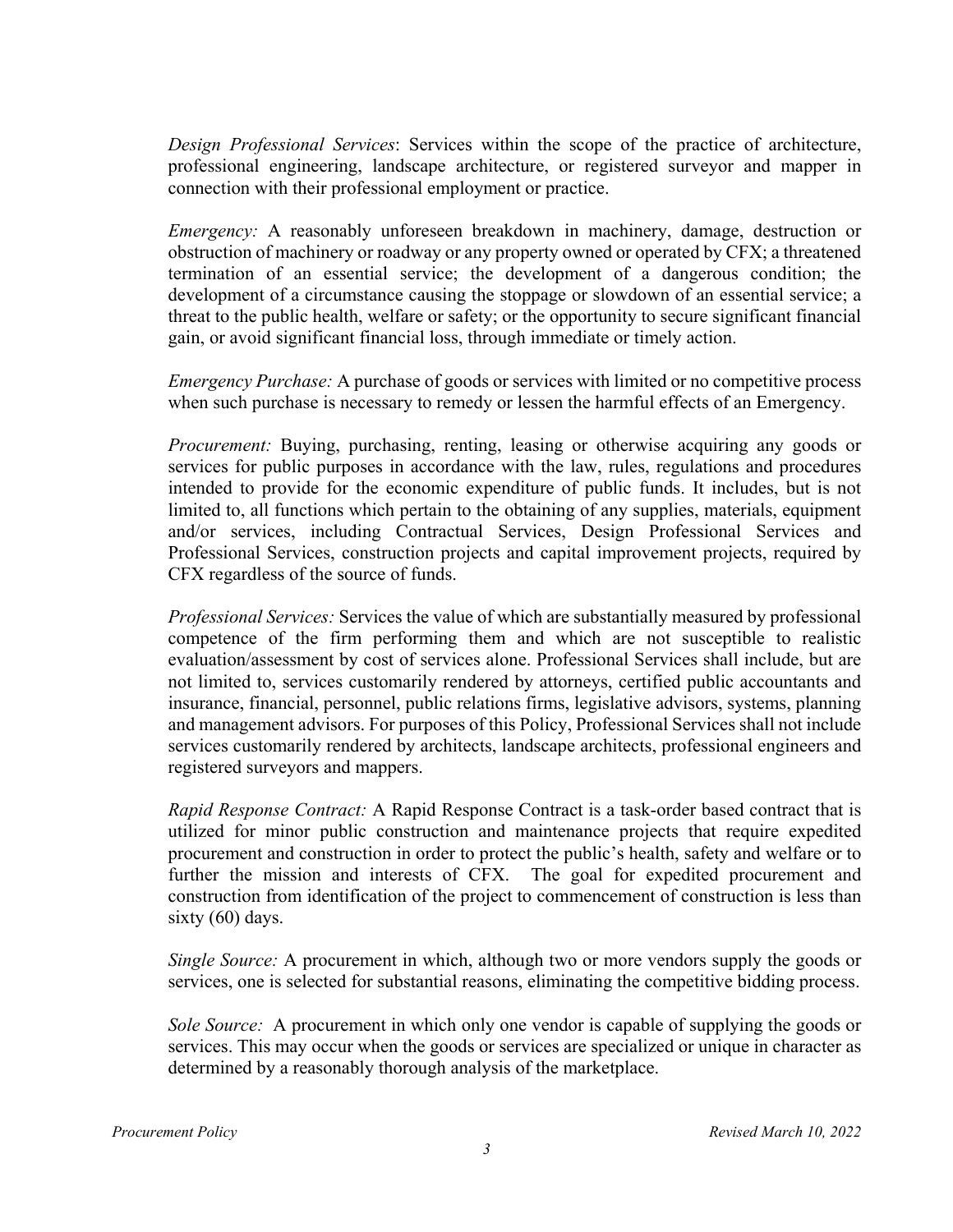*Unsolicited Proposal*: A written proposal for a new or innovative idea that is submitted to CFX on the initiative of the offeror for the purpose of obtaining a contract with CFX, and that is NOT in response to a Request for Proposals or CFX announcement.

*Vendor:* See "Contractor".

Additional terms are included and defined in the Procurement Procedures Manual.

#### **II. APPLICATION**

- A. This Policy applies only to contracts for procurement by CFX of goods and services and to amendments, extensions and renewals thereof, solicited or entered into after the effective date of this Policy. Nothing in this Policy shall prevent CFX from complying with the terms and conditions of any grant, gift, bequest, or loan, or for any cooperative agreement with any local, state or federal agency, and to the extent this Policy or the Procurement Procedures Manual is inconsistent with any such terms and conditions, such terms and conditions shall take precedence.
- B. Notwithstanding anything in this Policy to the contrary, in connection with any procurement by CFX of services related to a potential capital markets transaction to which CFX may be a party, including, without limitation, the issuance of bonds or other debt instruments or the entry by CFX into derivative financial arrangements, the Chairman of the Board or the Executive Director may direct, as he or she deems it to be in the best interests of CFX, that CFX procure such services in a manner customarily employed by state and other local governmental entities. The Executive Director shall ensure that any such alternate means of procurement is done in a fair and objective manner and in as competitive a manner as is practicable under the circumstances. Services that may be procured by such alternate means include, without limitation, credit enhancement or reserve sureties and other similar services.

#### **III. RESPONSIBILITY AND FUNCTION**

The responsibility for the administration of procurement activities covered by this Policy is vested in the Procurement Department who shall at all times and in all situations follow the requirements set forth in the Procurement Procedures Manual. Should a procurement issue arise that is not covered by this Policy or the Procedures Manual, the Director of Procurement shall resolve the issue, to the best of his or her ability, in a manner that is consistent with the purpose and intent of this Policy and the best interests of CFX. The Procurement Procedures Manual shall be reviewed annually and revised as necessary to reflect the current business needs of CFX. The Executive Director is authorized to approve revisions to the Procedures Manual unless the revisions result in, or require, a revision to the Procurement Policy. If such is the case, prior Board approval of the revisions to the Policy will be required before revisions to the Procedures Manual can be implemented.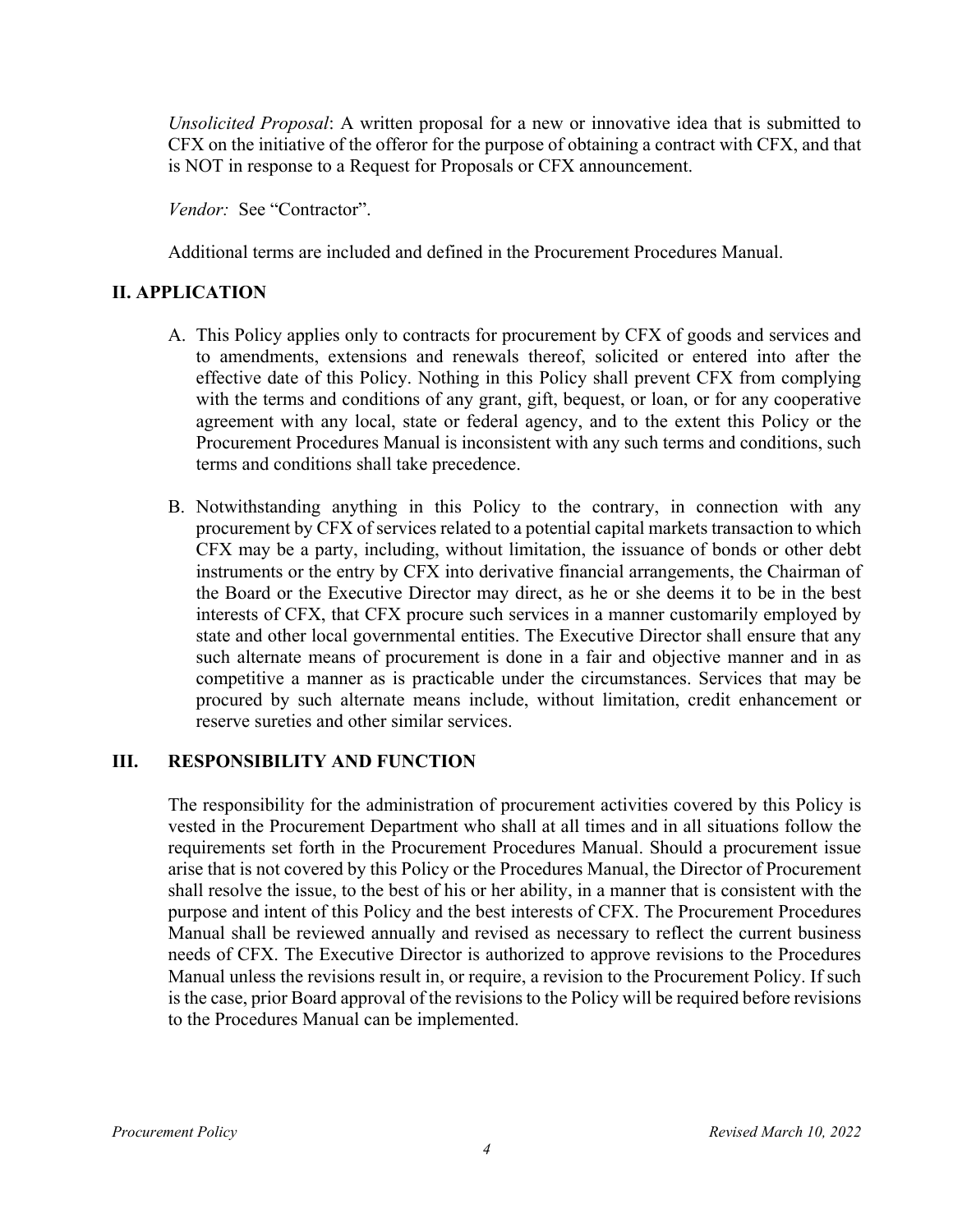Specific responsibilities and functions of the Procurement Department include:

- 1. Developing purchasing objectives, policies, and procedures to purchase and contract for all materials, supplies, equipment, and services including construction, maintenance, architectural, engineering and other professional and contractual services required by CFX;
- 2. Working with other CFX departments to establish standardization of materials, supplies, equipment and services where practical within a competitive environment;
- 3. Promoting and maintaining good will between CFX and its vendors, suppliers and contractors, including encouraging full and open competition wherever possible, assuming fair and equitable business dealings with all vendors and contractors, and providing equal opportunity to quote and compete in public bidding;
- 4. Ensuring that all purchases are made in compliance with the applicable statutes, rules, regulations and policies;
- 5. Handling complaints and warranties regarding purchases, and negotiating the return of merchandise and/or other settlements;
- 6. Training CFX personnel regarding purchasing and contracts procedures as needed; and,
- 7. Managing the operational procedures for the Purchasing Card Program as established below.

#### **IV. GOVERNING RULES**

The following rules shall govern the procurement of goods and services for CFX:

- A. All purchases or procurement initiations in excess of five thousand dollars (\$5,000.00) that are not included in the currently approved Operations, Maintenance and Administration budget or Five-Year Work Plan shall be reviewed and approved, in advance, by the Chief Financial Officer or his or her designee for fiscal sufficiency.
- B. The procurement of goods or services shall be in accordance with this Policy and the Procurement Procedures Manual.
- C. Except for Emergency Purchases, and procurements made under the Small Sustainable Business Enterprise Program, all contracts, supplemental agreements, amendments, purchase orders and contract renewals obligating CFX to an amount of fifty thousand dollars (\$50,000.00) or more shall have the prior approval of CFX's Board of Directors.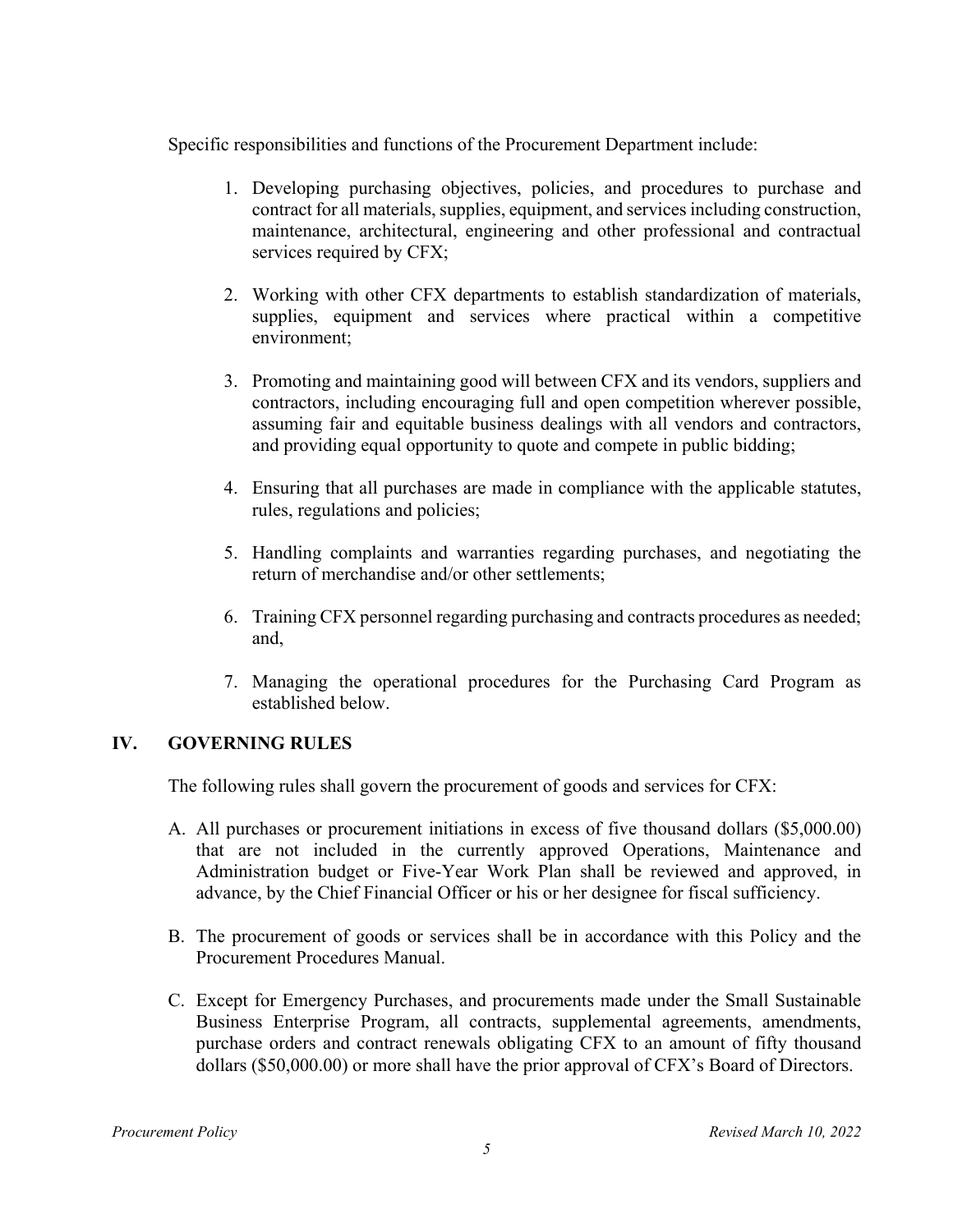- D. Unless otherwise required by law, or as specifically exempted in the following paragraph E, CFX contracts for goods and services shall not exceed an initial term of three years. A renewal clause extending the term for up to two one-year periods may be provided.
- E. Contracts for the following services may be entered into for an initial term of up to five years. With the exception of Design Professional Services Consultants contracts and Motor Assistance Service Patrol contracts, a renewal clause, or a limited time extension as appropriate, extending the term for up to five one-year periods may be provided. For Design Professional Services Consultants contracts, the time extensions or renewals shall not exceed two one-year periods. For Motor Assistance Service Patrol contracts, the renewal shall not exceed one five (5) year period:
	- Toll Collection Services
	- Toll Collection Systems Maintenance (Hardware and Software)
	- Asset Management Services (Roadway, Bridge and Facilities Maintenance)
	- Landscape Maintenance Services
	- General Engineering Consultant Services
	- Right of Way Counsel Services
	- Motor Assistance Service Patrol
	- Maintenance of ITS Infrastructure
	- General Systems Consultant
	- System Software Maintenance
	- Records Security and Management
	- Construction Management Consultant
	- Design Professional Services Consultants
- F. Rapid Response Contracts will be procured through Competitive Sealed Bids (also known as Invitation to Bid) for specific types of work based upon unit prices to provide a pool of contractors who meet the specified qualifications and are able to provide expedited work. A minimum number of at least three (3) contractors would be preferred for each type of work and would be awarded separate unit-priced, task-order based Rapid Response Contracts. The task orders issued under a Rapid Response Contract shall only be used for minor construction or improvements to a public building, structure, or other public construction works with a cost of less than \$300,000 or \$75,000 for electrical work (as adjusted by the percentage change in the Engineering News-Record's Building Cost Index from January 1, 2009 to the year in which the project is scheduled to begin per Section 255.20(2), Florida Statutes). Rapid Response Task Orders for specific projects will be competitively bid among the pool of contractors with Rapid Response Contracts for the designated type of work. The Director of Procurement is authorized to approve all Rapid Response Task Orders. Each Rapid Response Contract will not exceed \$2,000,000 per contractor per year.
- G. CFX may receive unsolicited proposals for qualifying projects and may thereafter solicit proposals for such projects.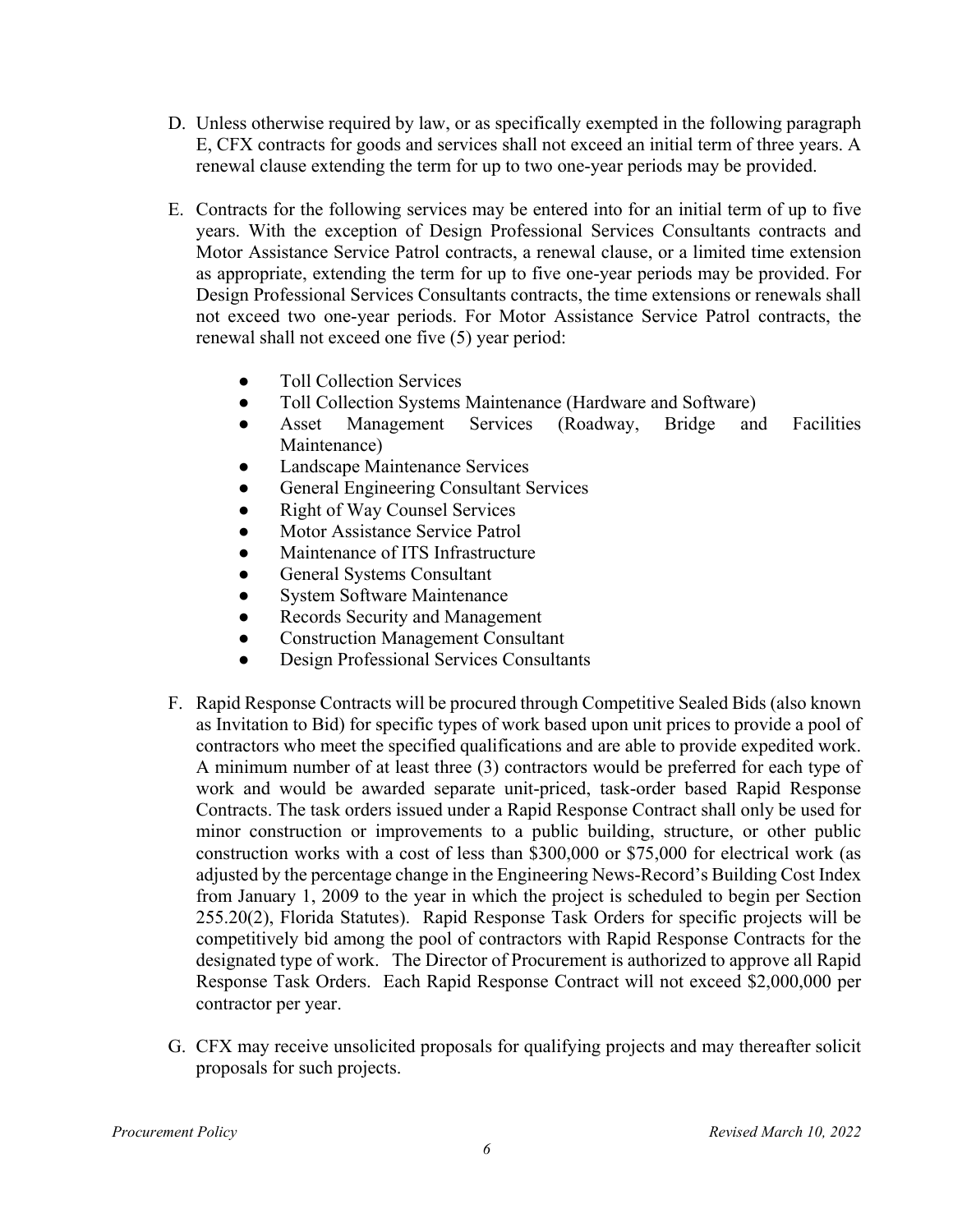- H. Unless otherwise stated in this Policy, all requests for goods and services and all purchases shall be made through or by the Procurement Department. Except for purchases made under the Purchasing Card program (as established below), CFX employees are prohibited from purchasing any materials, supplies, equipment, or services, or entering into any contract without specific authorization from the Director of Procurement or higher authority. Individuals responsible for unauthorized purchases or obligations shall be in violation of this Policy and shall be disciplined accordingly. Such disciplinary action may include reimbursement by the individual to CFX for unauthorized purchases or obligations. Depending on the severity of the violation, further disciplinary action may be warranted.
- I. All contracts for Contractual Services, Design Professional Services, and Professional Services shall contain a provision in substantially the following form:

"If, during the term of this Contract and any renewals hereof, Contractor/Consultant desires to subcontract any portion(s) of the work to a subcontractor/subconsultant that was not disclosed by the Contractor/Consultant to CFX at the time this Contract was originally awarded, and such subcontract would, standing alone or aggregated with prior subcontracts awarded to the proposed subcontractor/subconsultant, equal or exceed twenty five thousand dollars (\$25,000.00), Contractor/Consultant shall first submit a request to the Director of Procurement for authorization to enter into such subcontract. Except in the case of an emergency, as determined by the Executive Director or his/her designee, no such subcontract shall be executed by the Contractor/Consultant until it has been approved by the CFX Board. In the event of a designated emergency, the Contractor/Consultant may enter into such a subcontract with the prior written approval of the Executive Director or his/her designee, but such subcontract shall contain a provision that provides that it shall be automatically terminated if not approved by the CFX Board at its next regularly scheduled meeting."

- J. No employee of CFX shall obligate CFX in any transactions whereby the employee may derive income or benefits other than those provided as compensation from CFX.
- K. Standard CFX forms for contracts, amendments, supplemental agreements, renewals and similar documents shall be developed and used whenever possible. It is recognized that, due to their specialized nature, agreements with other governmental agencies, certain service providers and financial institutions may preclude the use of standard CFX forms. In such instances, review and approval of such non-standard documents by the General Counsel must be received prior to their execution.

#### **V. PROCUREMENT LEVELS**

The following procurement levels are hereby established. Procurements covered by this Policy shall not be divided into more than one purchase order, project or contract solely for the purpose of avoiding the process required by these levels. Additionally, quotes received that would result in a purchase at a higher Procurement Level than originally estimated shall be discarded and the process shall begin again according to the requirements of the higher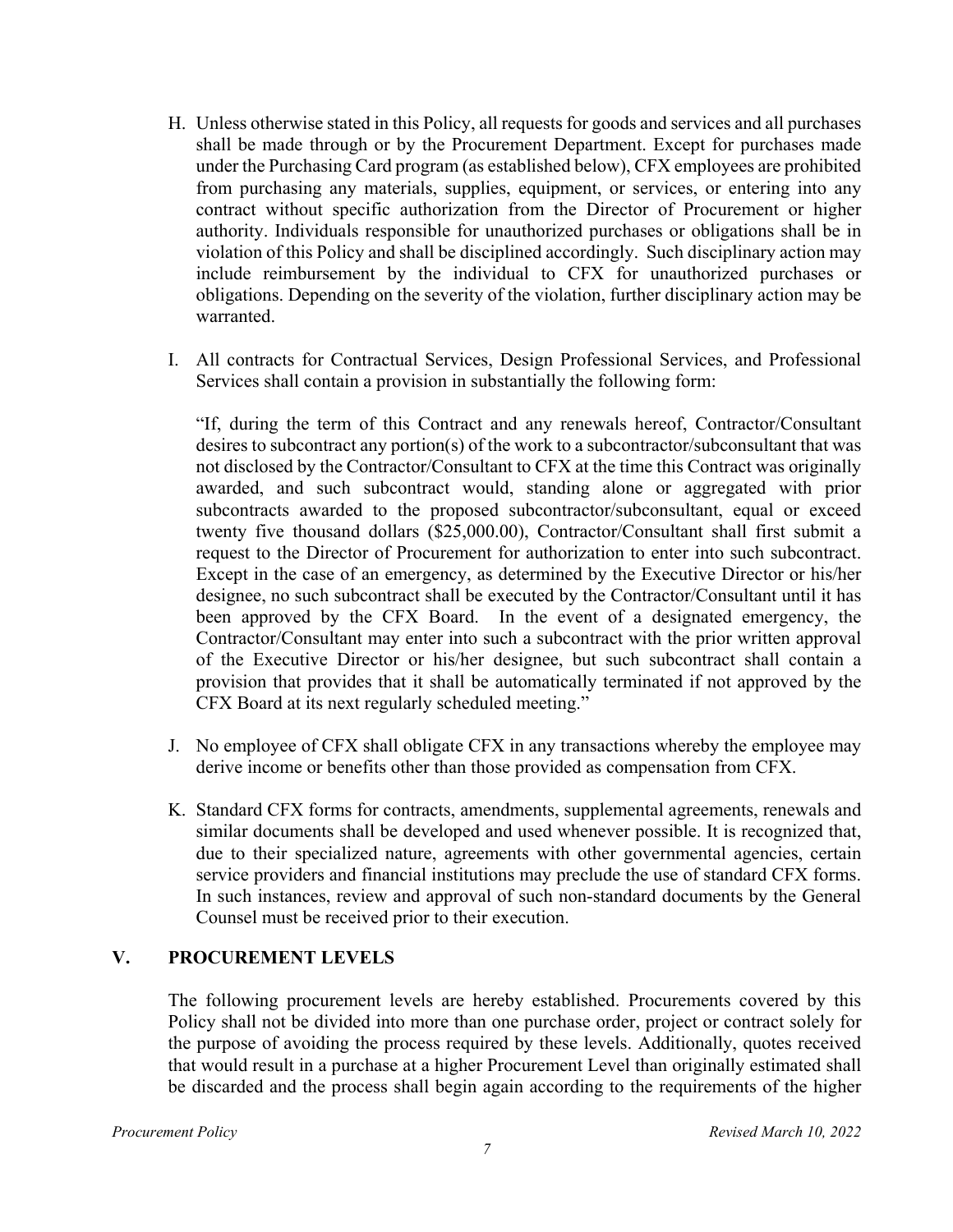level. The procurement process for each level is detailed in the Procurement Procedures Manual.

- 1. Level 1 Purchases up to \$999.99: Items at this level may be procured from any available sources without seeking competitive pricing although competition shall be used to the maximum extent practical. The user department may secure the necessary pricing on its own or request the assistance of the Procurement Department. The Director of Procurement is authorized to approve all purchases at this level.
- 2. Level 2 Purchases between \$1,000.00 and \$9,999.99: Items at this level require at least three quotes, either written or verbal, before the purchase is made. The user department may secure the necessary pricing on its own or request the assistance of the Procurement Department. The Director of Procurement is authorized to approve all purchases at this level.
- 3. Level 3 Purchases between \$10,000 and \$24,999.99: Items at this level require at least three written quotes before the purchase is made. The user department may secure the necessary pricing on its own or request the assistance of the Procurement Department. The Director of Procurement is authorized to approve all purchases at this level.
- 4. Level 4 Purchases between \$25,000.00 and \$49,999.99: Items at this level require three formal quotes. The request for quotes shall only be issued through and received by the Procurement Department. The Director of Procurement is authorized to approve all purchases at this level.
- 5. Level 5 Purchases of \$50,000.00 and up: Except in the case of emergency purchases and selection of Design Professional Services Consultants, both as described elsewhere in this Policy, items at this level shall follow either the competitive sealed bid or competitive sealed proposal process as determined by the Director of Procurement. Board authorization is required to advertise procurements at this level if they were not approved in the Five-Year Work Plan or Operations, Maintenance and Administration (OM&A) Budget. Board award of any contract at this level procurement is required. For solicitations under the Small Sustainable Business Enterprise Program, the Executive Director can authorize advertisement and award of small contracts between \$50,000.00 and \$200,000.00 each without prior Board action in order to expedite the bidding and award process.

#### **VI. PROCUREMENT PROCESSES**

Unless otherwise exempt from the competitive procurement process as identified in Article XII below, procurement of Level 5 goods and services shall be made using the appropriate procurement process as follows. The specifics of each process are included in the Procurement Procedures Manual.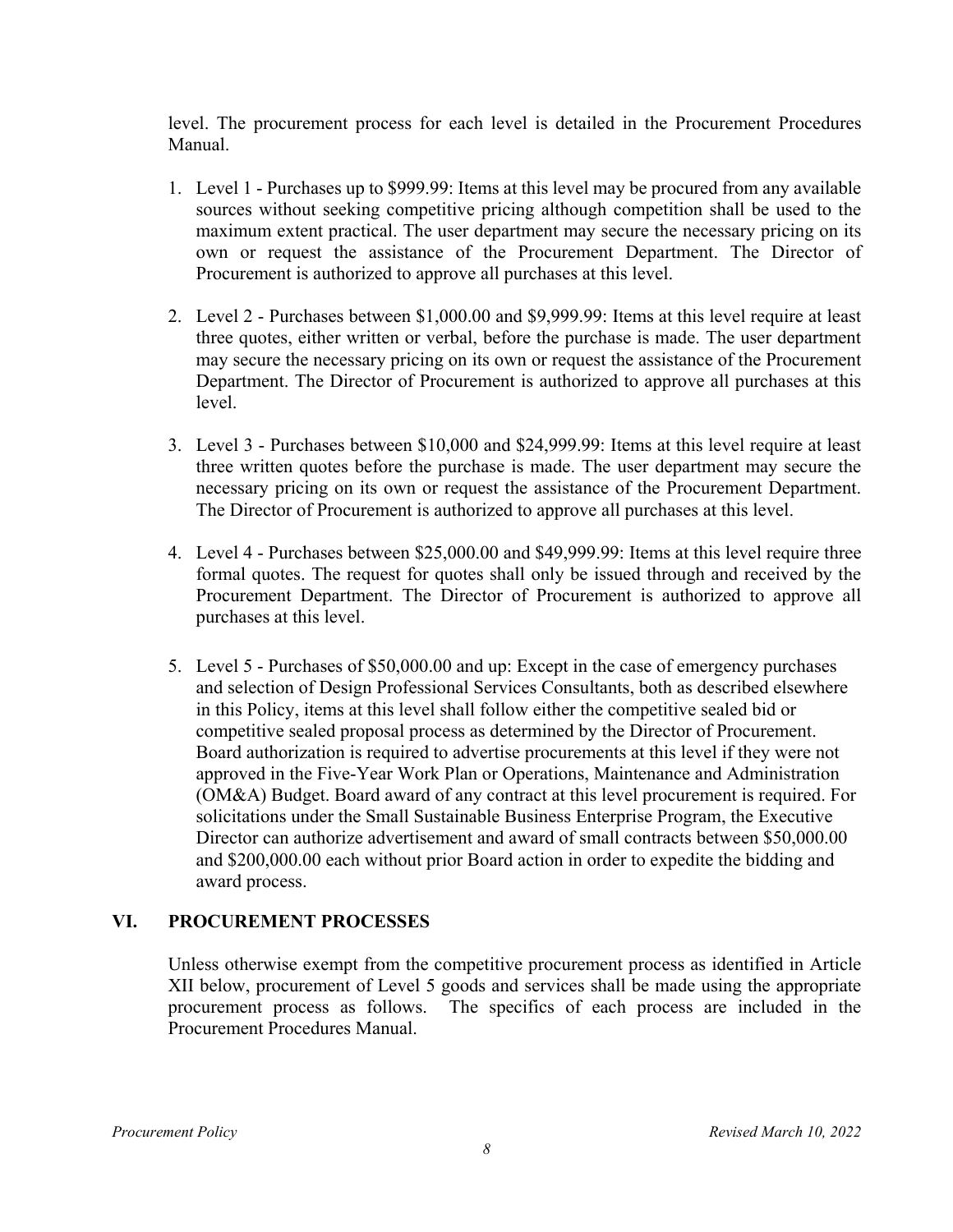A. Competitive Sealed Bids

An invitation to bid shall be issued which shall include the specifications and appropriate contract terms and conditions applicable to the procurement.

B. Competitive Sealed Proposals

When it is determined by the Director of Procurement that the use of competitive sealed bidding is either not practical or not advantageous to CFX due to the technical or specialized nature of the goods or services being procured, the competitive sealed proposal process may be used.

C. Selection of Design Professional Services Consultants

Design Professional Services, as governed by F.S. § 287.055 (known as the Consultants' Competitive Negotiation Act or "CCNA"), shall be acquired through the Procurement Department in accordance with the procedures detailed in the Procurement Procedures Manual.

D. Rapid Response Contracts

Rapid Response Contracts shall be acquired through the Procurement Department in accordance with the procedures detailed in the Procurement Procedures Manual.

## **VII. CONTRACT AMENDMENTS AND RENEWALS; CHANGE ORDERS TO RAPID RESPONSE TASK ORDERS**

A. The Director of Procurement is authorized to approve and execute contract amendments or supplementals for Level 1 through 4 procurements. Amendments or supplementals to Level 5 procurements shall be reviewed and approved by the General Counsel prior to their execution. The Director of Procurement is authorized to execute contract amendments to Level 5 procurements after Board approval.

 The Director of Procurement is authorized to approve and execute amendments or supplementals for extensions of contract time at all procurement Levels that do not include an increase in compensation to the contractor.

 The Director of Procurement is authorized to approve and execute Change Orders to Rapid Response Task Orders for extensions of time or additional compensation, provided that the total amount of compensation does not exceed the limits set for a Rapid Response Task Order. In the event that a proposed Change Order exceeds those limits, the Director of Procurement is authorized to execute Change Orders to Rapid Response Task Orders after Board approval.

B. The option to renew a contract is at the sole discretion and election of the appropriate Division Chief, or designee, in consultation with the Director of Procurement. Renewals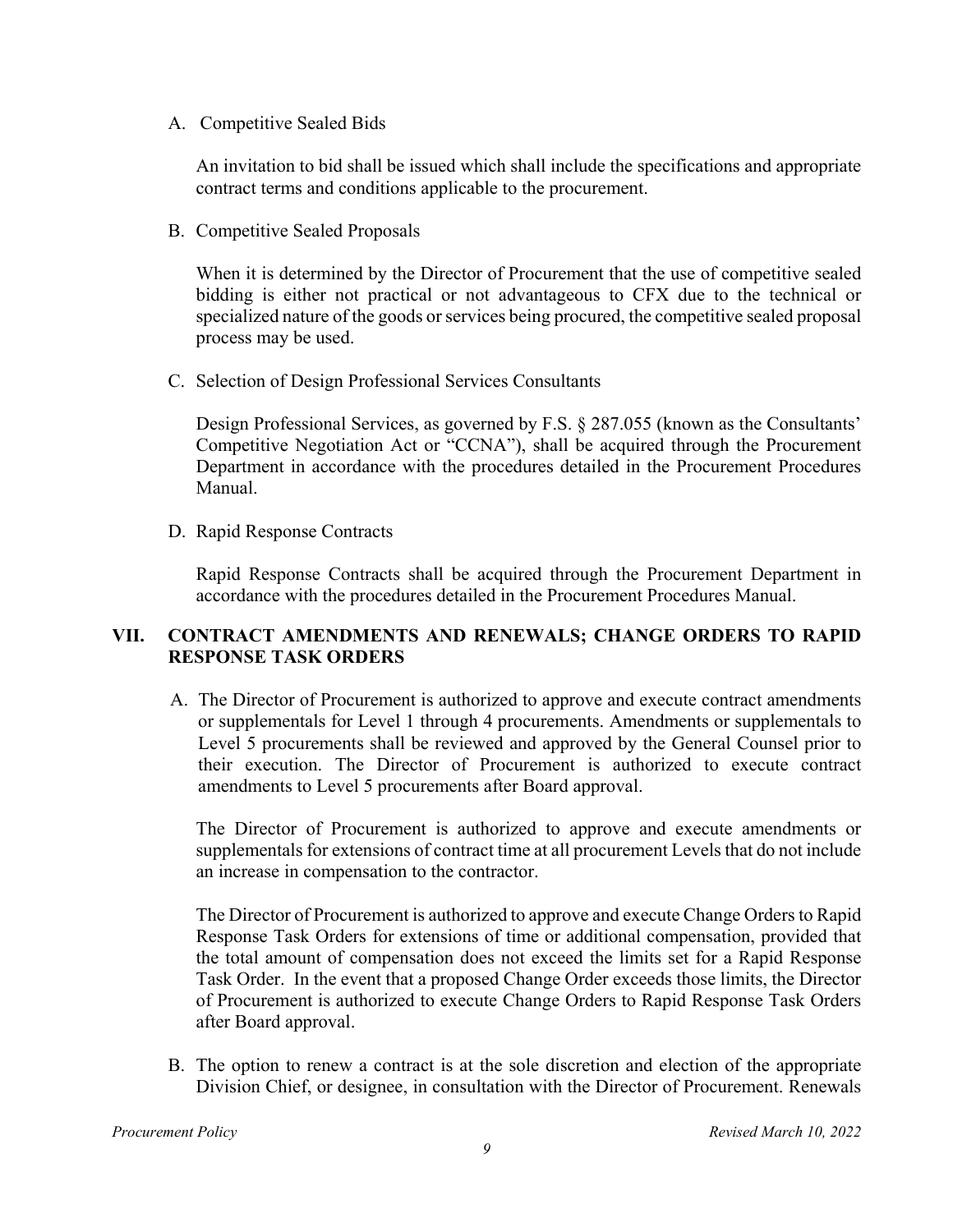shall be based, in part, on a determination that the value and level of service provided by the contractor are satisfactory and adequate for CFX's needs. The Director of Procurement is authorized to approve and execute contract renewals for Level 1 through 4 amounts. Renewals at Level 5 shall be reviewed and approved by the General Counsel prior to their execution. The Director of Procurement is authorized to execute Level 5 renewals after Board approval.

#### **VIII. TERMINATION OF CONTRACT**

The Executive Director, Chief of Technology/Operations, Chief of Infrastructure, Chief of Staff/Public Affairs Officer, and the Chief Financial Officer are authorized to terminate any contract entered into by CFX with any vendor/contractor. The necessary actions shall be coordinated with the General Counsel and the Director of Procurement. A termination can either be for convenience or default as described and detailed in the Procurement Procedures Manual.

In a breach of contract where the vendor/contractor has willfully failed or refused to perform according to the terms of the contract, CFX may determine that the breach does not warrant that the contract be terminated. In such cases, with the concurrence of the General Counsel, the Director of Procurement will advise the vendor/contractor citing the finding of breach as detailed in the Procurement Procedures Manual. At the discretion of the Executive Director, a contractor terminated for default, or a contractor with multiple breach of contract notifications, may be disqualified from bidding or proposing on CFX contracts.

# **IX. PURCHASING CARD PROGRAM**

A Purchasing Card Program is hereby established to provide authorized CFX employees with the ability to make purchases on behalf of CFX using a CFX charge card. All goods and services purchased under this Program shall be in accordance with the requirements of the Procurement Procedures Manual. The Procurement Department shall be responsible for managing the Purchasing Card Program and ensuring compliance with the Procurement Procedures Manual

#### **X. OWNER DIRECT PURCHASE (ODP) OPTION**

For all roadway, bridge and facilities construction projects with an estimated cost of \$5 million or more, it shall be the policy of CFX, whenever practical and appropriate, to include in the project specifications for such projects language that gives CFX the option to make direct purchases of certain materials from a contractor's vendors at prices quoted to the contractor (with applicable Florida State Sales Tax) and included in the contractor's bid. This option will allow CFX to take advantage of its exempt status from payment of Florida State Sales Tax, resulting in a cost reduction to CFX. CFX's Director of Construction and the Director of Procurement shall be responsible for determining the practicality and appropriateness of the direct purchase option on a project by project basis. If the ODP option is not exercised for a project, a memo, signed by the Director of Construction and the Director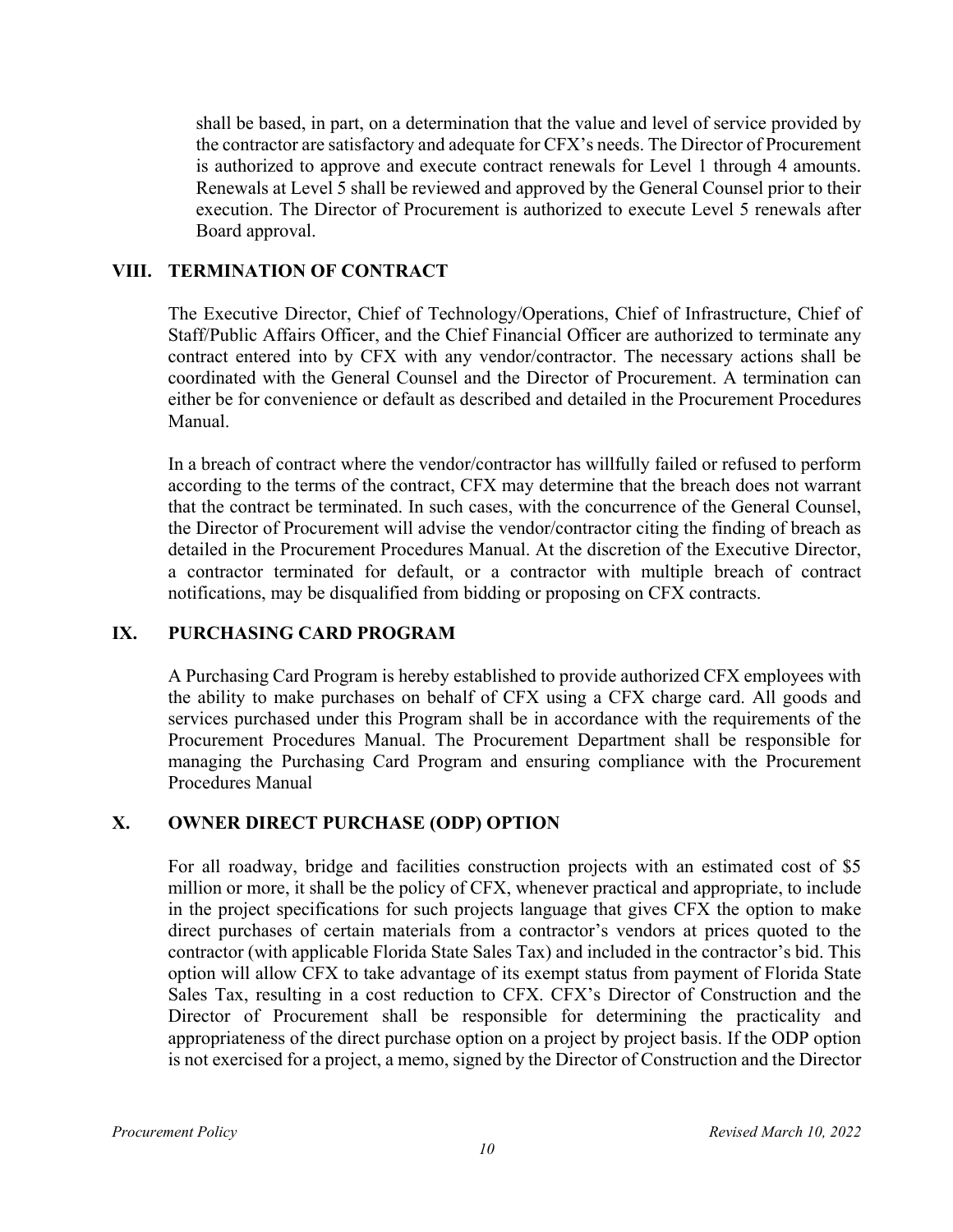of Procurement, shall be placed in the project file giving the specific reasons why the ODP option was not exercised.

Board approval of an ODP is not required since the Board would have previously approved the award of the construction or other contract from which the funds to pay for the ODP will be taken. The Director of Procurement is authorized to approve an ODP regardless of the amount.

#### **XI. SMALL SUSTAINABLE BUSINESS ENTERPRISE PROGRAM**

A Small Sustainable Business Enterprise Program is hereby established as a procurement method to expedite the bidding and award process for small contracts between \$50,000.00 and \$200,000.00. The Procurement Procedures Manual includes the process and guidelines for administering the Program.

#### **XII. EXEMPTIONS FROM COMPETITIVE PROCUREMENT PROCESSES**

To the extent indicated, the following are exempt from the competitive requirements of this Policy.

- A. Regulated Services: Telephone, electricity, natural gas and water, or similar services where rates or prices are fixed by legislation or by federal, state, county or municipal regulations.
- B. Maintenance Agreements: Includes maintenance of computers and related equipment, software, copiers, faxes and other related office equipment, servers, network switches and firewalls, when there is a reasonable basis to conclude that such agreements are in CFX's best interest or when maintenance from other contractors will void an equipment warranty.
- C. P-Card Purchases up to the limit for Procurement Level 1.
- D. Petty cash purchases made in accordance with established CFX procedures.
- E. Dues and memberships in trade or professional organizations.
- F. Subscriptions for periodicals, advertisements and postage.
- G. Paralegal services, appraisal services, mediator, hearing officer, expert witnesses, court reporters and attorney engagement letters up to the limit for Procurement Level 4.
- H. Abstracts of titles for real property; title insurance for real property; real property.
- I. Copyrighted materials; patented materials.
- J. Artistic Services The rendering by a contractor of its time and effort to create or perform an artistic work in the fields of music, dance, drama, folk art, creative writing, painting,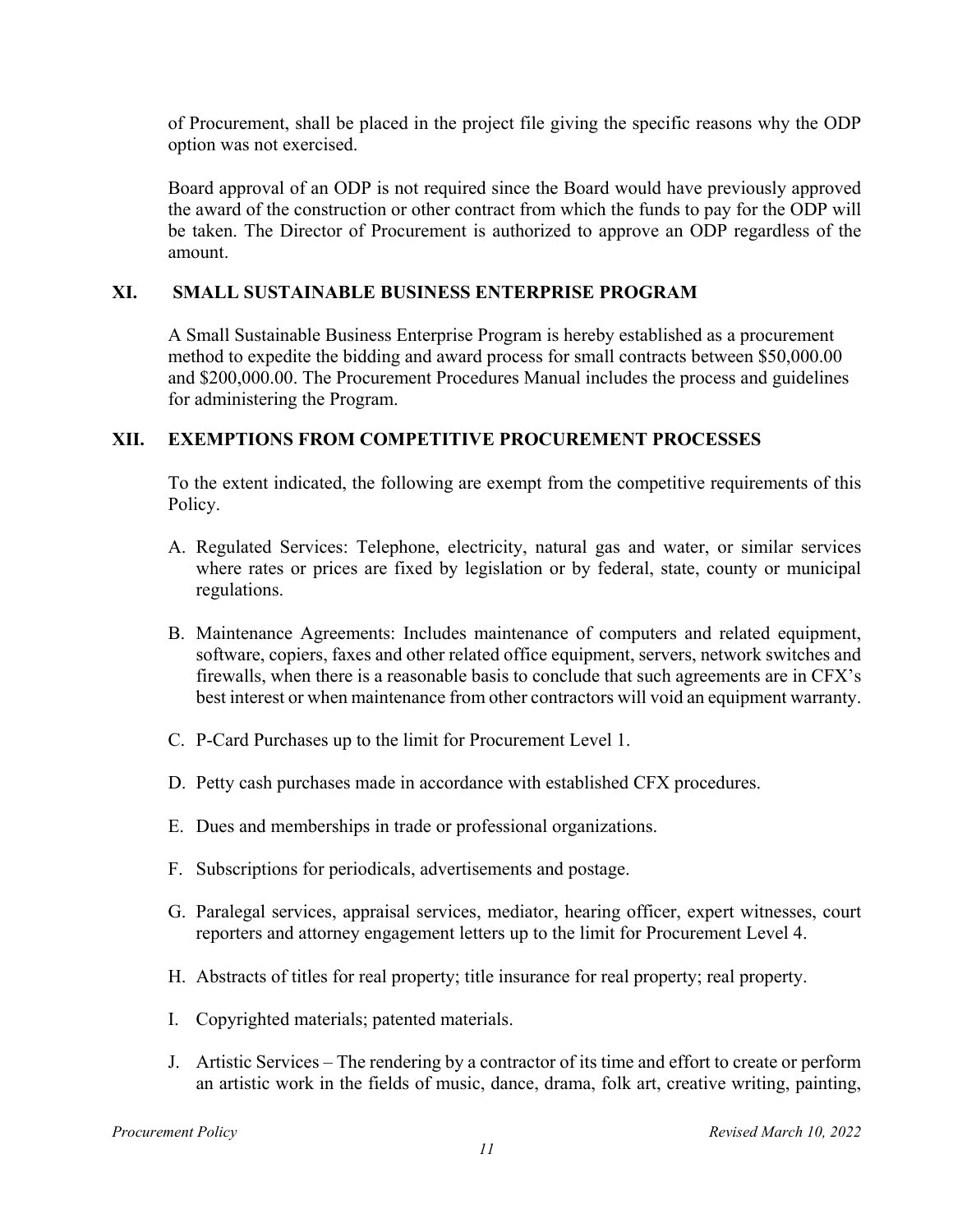sculpture, photography, graphic arts, craft arts, industrial design, costume design, fashion design, motion pictures, television, radio, or tape and sound recording.

- K. Job-related travel; seminars; tuition; registration fees and training.
- L. Purchase orders issued on an annual basis wherein the exact quantity of items or identification of specific items cannot be determined in advance.
- M. Single Source and Sole Source Purchases.
- N. Emergency Purchases: The Director of Procurement (or higher authority in the absence of the Director of Procurement) is authorized to approve emergency purchases up to the limit for Procurement Level 4. Emergency Purchases at Procurement Level 5 require approval by the Executive Director (or their designee). All Emergency Purchases at Procurement Level 5 shall be submitted to the Board for confirmation and approval at the next scheduled Board meeting, if possible.
- O. Cooperative Purchases ("Piggybacking"): The Director of Procurement is authorized to purchase goods and services through a vendor/contractor under contract with the federal, state, county or municipal governments (or any other governmental agency or political subdivision), and state colleges and universities providing the vendor/contractor extends substantially the same terms and conditions of the contract to CFX. Cooperative purchases at Procurement Level 5 require prior Board approval.
- P. Small Sustainable Business Enterprise Program to the extent the Executive Director can authorize advertisement and award of small contracts valued between \$50,000.00 and \$200,000.00 each in order to expedite the bidding and award process. Each award by the Executive Director shall be submitted to the Board for ratification and approval at the next regularly scheduled Board meeting.
- Q. Direct contracts for goods or services with state, county or municipal governments (and any other governmental agency or political subdivision), and state colleges and universities. Contracts at Procurement Level 5 require prior Board approval.
- R. Food related to an authorized function.
- S. Employment Agreements

The Director of Procurement may authorize the purchases, transactions and expenditures listed above subject to the stated limitations. Certain procurements within the above categories shall be obtained via competitive means when it is determined that adequate sources for the goods or services required are available. Exemption for the competitive procurement process does not grant exemption from all procurement procedures. For example, single and sole source purchases, and cooperative purchases shall be subject to the approval process for amendments as described above. All amendments to exempt procurements not otherwise